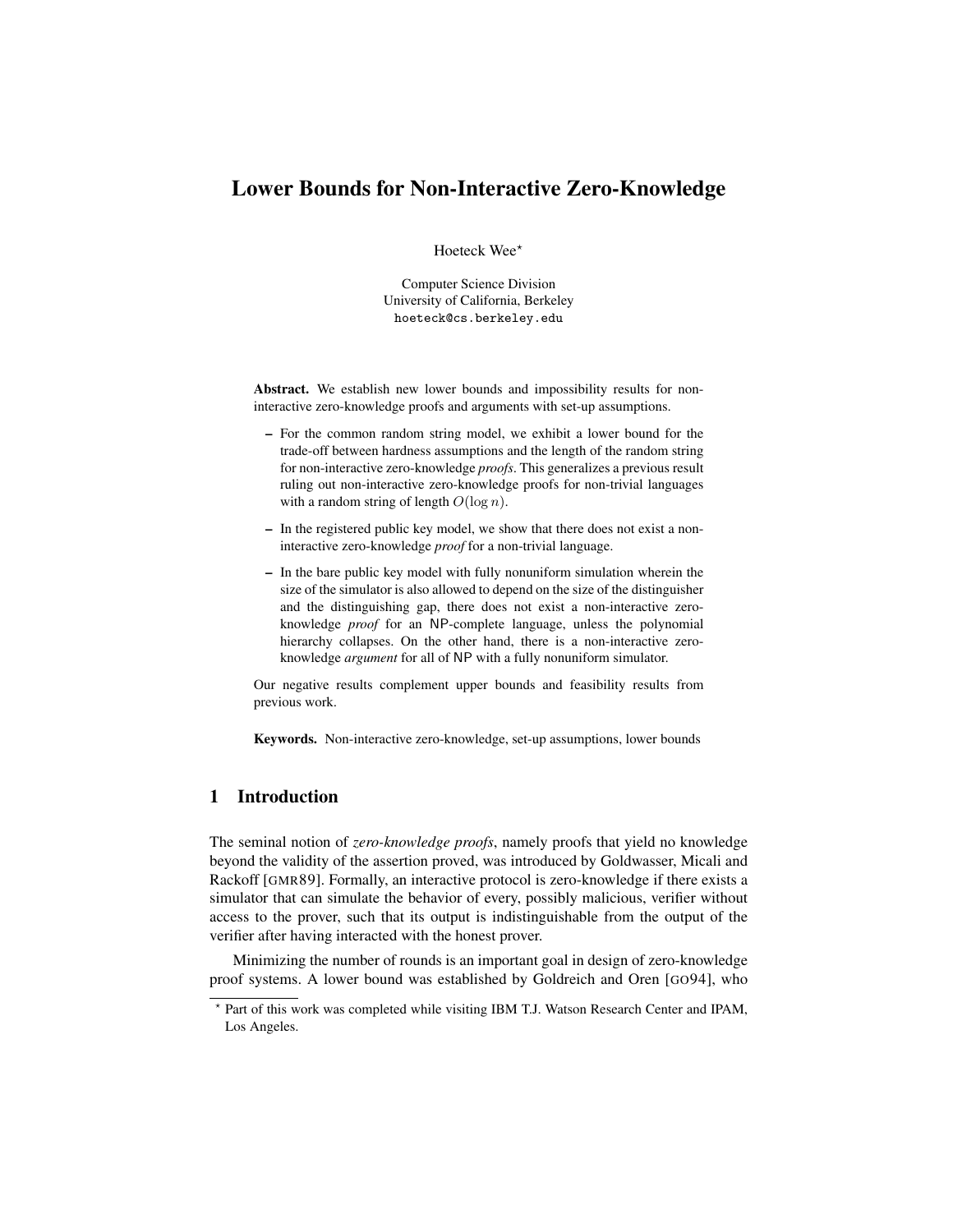showed that at least three rounds of interaction are necessary to achieve auxiliary-input zero-knowledge. To understand and overcome this limitation, recent work has focused on both impossibility and feasibility results for weaker notions of zero-knowledge. The relaxations include limiting the power of malicious verifiers [BLV06], limiting prover resources [DS02], quasipolynomial-time simulation [P03,BP04], and witness indistinguishability [DN00,BOV03].

#### 1.1 Non-interactive zero-knowledge with set-up

A different way to bypass the lower bound on interaction is to introduce set-up assumptions. This approach was initiated by Blum, Feldman and Micali [BFM88], who showed how to realize a non-interactive zero-knowledge protocol for NP, comprising a single message from the prover to the verifier. In this work, we will focus on set-up assumptions with a "public key" flavor, presented in decreasing order in the amount of the trust the prover and verifier needs to put in the set-up:

- *Common random string (CRS) model*. This is the original model proposed by Blum et al., wherein both the prover and the verifier receive a truly random string from a trusted party. A slight relaxation of this model is the *common reference string model*, wherein both parties receive a random string chosen accordingly to some polynomial-time samplable distribution.
- *Registered public key model*. Barak et al. [BCNP04] introduced the registered public key model as a relaxation of the CRS model under which general multi-party computations can still be securely realized within the UC framework. In addition, they showed how to realize non-interactive zero-knowledge in this model.<sup>1</sup> We will restrict ourselves to the special case wherein only the verifier registers a "public key" with a "registration authority". An honest verifier upon registration receives a randomly generated public key, and does not need to keep the secret data used for key generation, whereas a cheating verifier may register any public key of its choice, but must provide the secret data associated with the key to the registration authority. Prior to participating in the protocol, the prover obtains the verifier's key from the registration authority.
- *Bare public key model*. In the bare public key model introduced by Canetti et al. [CGGM00], the verifier again has a public key that has been registered prior to interacting with the prover. Here, there is no trusted "registration authority" that verifies (and enforces) properties of the registered key. In particular, an honest verifier registers a randomly generated key, whereas a cheating verifier may register any arbitrary key, possibly even a malformed one.

We stress that in each of these models, the proofs are publicly verifiable - verification does not require verifier's secret key. Note that the bare public key model imposes

<sup>&</sup>lt;sup>1</sup> Specifically, Barak et al. demonstrated a non-interactive protocol that realizes the UC zeroknowledge functionality, which implies zero-knowledge.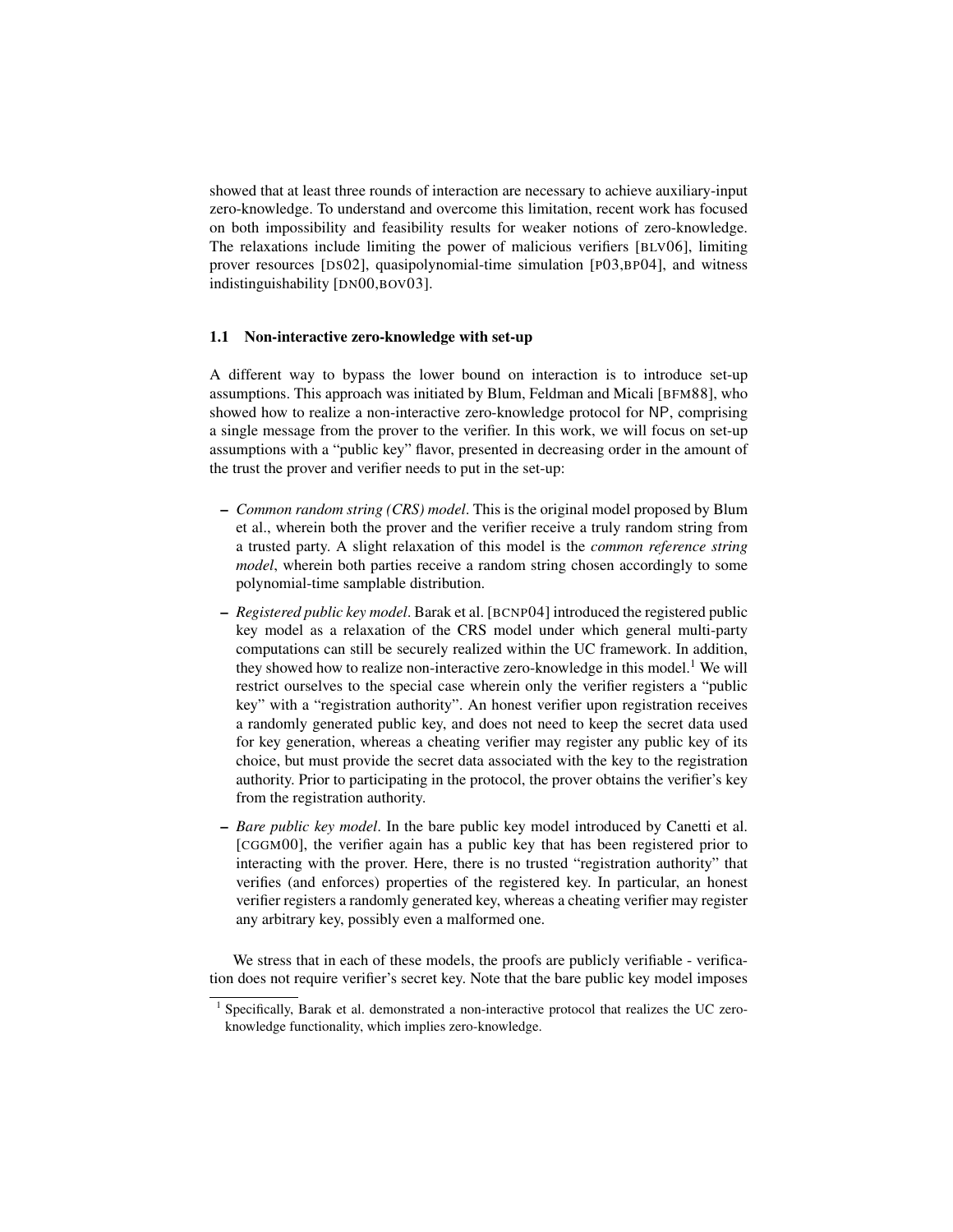the strongest requirements on the simulator (minimal trust requirements) whereas the common reference string model imposes the weakest requirement (maximal trust requirements: a non-interactive protocol that is zero-knowledge in the bare public key model is also zero-knowledge in the registered public key model, and a protocol satisfying the latter is zero-knowledge in the common reference string model. We refer the reader to [CGGM00,BCNP04] for further cryptographic motivations for these set-up assumptions.

#### 1.2 Weak nonuniform zero knowledge

A non-interactive zero-knowledge protocol in the bare public key model is essentially a 2-round zero-knowledge protocol without set-up assumptions, except the verifier's first message must be independent of the instance. This means that the result of Goldreich and Oren [GO94] also rules out non-interactive zero-knowledge argument systems in the bare public key model for languages outside BPP. Therefore, we will relax the zero-knowledge requirement for the bare public key model in the following ways (as has previously been done for general zero-knowledge in [DNRS03]):

- We allow the simulator to depend nonuniformly on the cheating verifier (namely that for every nonuniform probabilistic polynomial-time cheating verifier, there is a nonuniform probabilistic polynomial-time simulator), with the additional guarantee of a polynomial relation between the size of the verifier and that of the simulator.<sup>2</sup> The main difference from auxiliary-input zero knowledge is the latter guarantees a single (uniform) polynomial-time algorithm that on input a description of the verifier, outputs a description of the simulator.
- Next, we allow the size of the simulator to depend on that of the distinguisher and the distinguishing gap.<sup>3</sup> In particular, this guarantee (by itself, without nonuniformity) implies quasipolynomial-time simulation [P03] (and therefore the security guarantee is stronger than that offered by quasipolynomial-time simulation).

We refer to this relaxation as *weak nonuniform zero knowledge*, and it is meaningful also in the standard model without set-up assumptions. Informally, weak nonuniform zero knowledge guarantees that an efficient verifier can approximate whatever he learns from interacting with the prover within any inverse polynomial factor at a price of a polynomial blow-up in the running time and a polynomial amount of help (corresponding to the nonuniformity). One can regard the simulator's nonuniformity as a measure of the *knowledge* leaked by an interaction with the honest prover.

As with the standard notion of zero knowledge, weak nonuniform zero knowledge implies witness indistinguishability (in the standard sense with a negligible distinguishing gap). More generally, weak nonuniform zero knowledge is sufficient in applications

<sup>&</sup>lt;sup>2</sup> Refer to [G01, Sec 4.3.3] for a discussion of this relaxation.

<sup>&</sup>lt;sup>3</sup> Dwork et al. [DNRS03] had earlier considered  $S(V, T, D)$  zero-knowledge, the simulator is allowed to depend on both the verifier  $V$  and the distinguisher  $T$  (whereas we allow a dependency on the size of  $T$  but not  $T$  itself). A dependency on the distinguishing gap was introduced by Dwork, Naor and Sahai in their work on concurrent zero-knowledge [DNS04].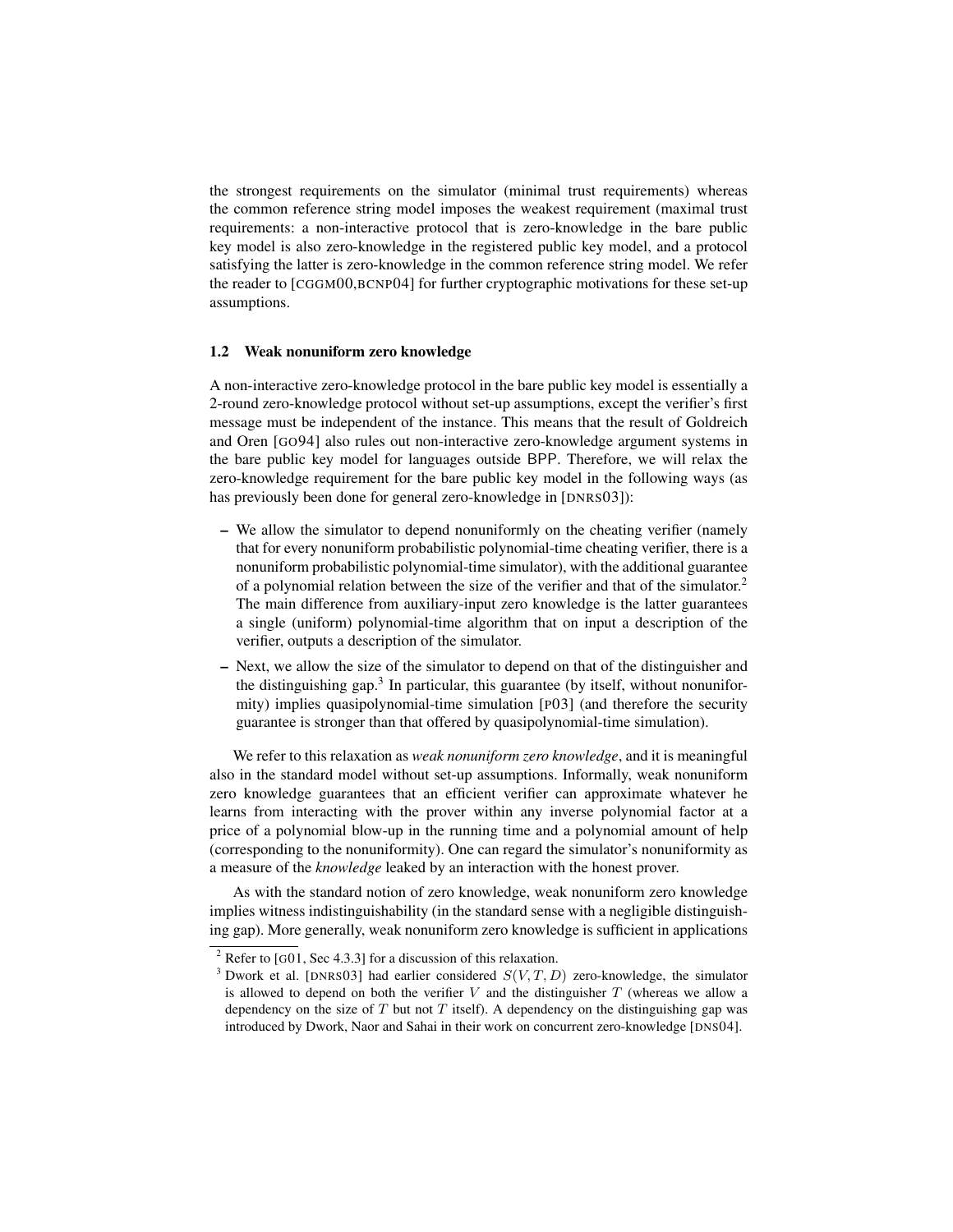wherein the zero knowledge property is only used to construct an intermediate hybrid distribution in order to establish computational indistinguishability. This occurs for instance in the construction of non-malleable cryptographic schemes by Dolev, Dwork and Naor [DDN00] (as pointed out in [DNRS03]) and specifically, in their non-malleable bit commitment scheme and Sahai's CCA2-secure encryption scheme [S99]. We stress that nonuniform zero knowledge yields nonuniform reductions in the proof of security for these schemes.

An analogous relaxation for circuit obfuscation as formalized by Barak et al. [BGI<sup>+</sup>01] was previously presented in [W05].<sup>4</sup> Indeed, the only known positive results for obfuscation in the standard model [C97,W05] merely achieve this weaker requirement. One of the motivations for this work is to understand whether this relaxation may also be meaningfully exploited in the context of zero-knowledge.

## 1.3 Our contributions

We present lower bounds and impossibility results for non-interactive zero-knowledge proofs and arguments with set-up assumptions, along with matching upper bounds and feasibility results. Our main contributions are in the lower bounds; the protocols, apart from the one for the bare public key model, follow readily from previous work [KP98,P03,BCNP04]. We stress that understanding fundamental limitations do faciliate protocol design in narrowing down possible approaches. As a whole, our results complement known protocols to provide a clearer picture of the qualitative differences in the various set-up assumptions, as well as better insight into what can and cannot be realized in each of these models, and why.

*Common random string model.* We already know how to construct non-interactive zeroknowledge proof systems for NP in the common random string model [BFM88,FLS99]. We establish a lower bound on the trade-off between hardness assumptions and length of the common random string used in these constructions:

Informal Theorem [Lower bound] In the common random string model, if there is a polynomial-time algorithm for CIRCUIT-SAT with  $\ell(n)$  variables, then non-interactive zero-knowledge proof systems with a random string of length  $\ell(n)$  only exist for languages in BPP.

Informal Theorem [Upper bound] In the common random string model, under  $\ell^{-1}(n)$ -hardness assumptions for enhanced trapdoor permutations, there is a non-interactive zero-knowledge proof system for all of NP with a CRS of length  $\text{poly}(\ell(n))$ .

The trade-off achieved in the upper bound is widely believed to be optimal (up to polynomial factors in the length of the CRS) but has not been formally stated; we

 $4 \text{ In the formalization proposed in [W05], the simulator is allowed to depend on the distinguisher,}$ although it is easy to verify that the virtual black-box simulators for the constructions in [C97,W05] only need to depend on the size of the distinguisher and the distinguishing gap.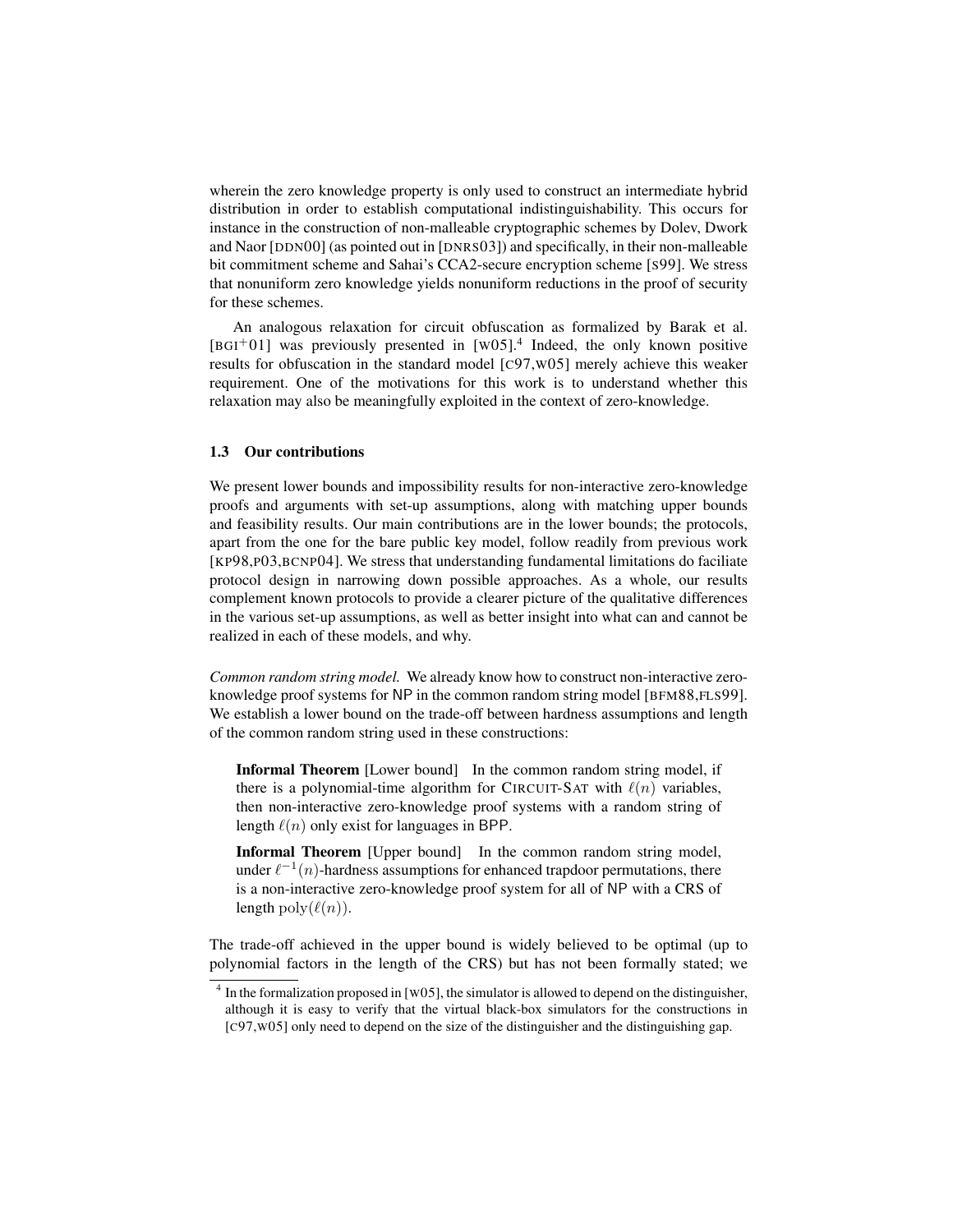provide and prove a formal statement to that effect. In the proof, we use probabilistic hashing techniques from [GS89] to address an issue related to randomness-efficient sampling [DI06]. We point out two special cases of our lower bound: to achieve a CRS of length  $poly(log n)$ , sub-exponential hardness assumptions for CIRCUIT-SAT are indeed necessary. Also, if the CRS has length  $O(\log n)$ , then the language is in BPP (since there is a trivial CIRCUIT-SAT with an exponential dependency on the number of variables). This special case (which extends to readily to arguments, unlike the general case) is folklore and was stated without proof in [DDP97].

*Registered public key model.* For the registered public key model, we establish a separation between proof systems and argument systems:

Informal Theorem [Impossibility] In the registered public key model, noninteractive zero-knowledge proof systems only exist for languages in BPP.

Informal Theorem [Feasibility] In the registered public key model, under sub-exponential hardness assumptions for enhanced trapdoor permutations, there is a non-interactive zero-knowledge argument system for all of NP.

In the registered public key model, the only advantage the simulator has for generating accepting transcripts for YES instances is the secret key corresponding to the public key. However, a computationally unbounded adversary can easily sample a secret key corresponding to the public key, and then run the simulator. This will yield an accepting transcript for YES instances, but not for NO instances if the protocol is a proof system. As such, we can have non-trivial non-interactive argument systems but not proof systems in the registered public key model.

*Bare public key model.* For the weak non-uniform non-interactive zero-knowledge in the bare public key model, we also establish a separation between proof systems and argument systems. Our feasibility result shows that weak nonuniform simulation can indeed be meaningful exploited in the context of zero-knowledge. Both of the following results refer to the weak non-uniform setting:

Informal Theorem [Impossibility] In the bare public key model, noninteractive zero-knowledge proof systems only exist for languages in coNP/poly. In particular, there is no non-interactive zero-knowledge proof system for all of NP unless the polynomial hierarchy collapses [KL80].

Informal Theorem [Feasibility] In the bare public key model, under subexponential hardness assumptions for enhanced trapdoor permutations, there is a non-interactive zero-knowledge argument system for all of NP.

We exploit derandomization via nonuniformity using the probabilistic method for both results.

We use the same protocol, namely a straight-forward adapation of Pass's 2-round public-coin zero-knowledge argument [P03], for the feasibility results in the registered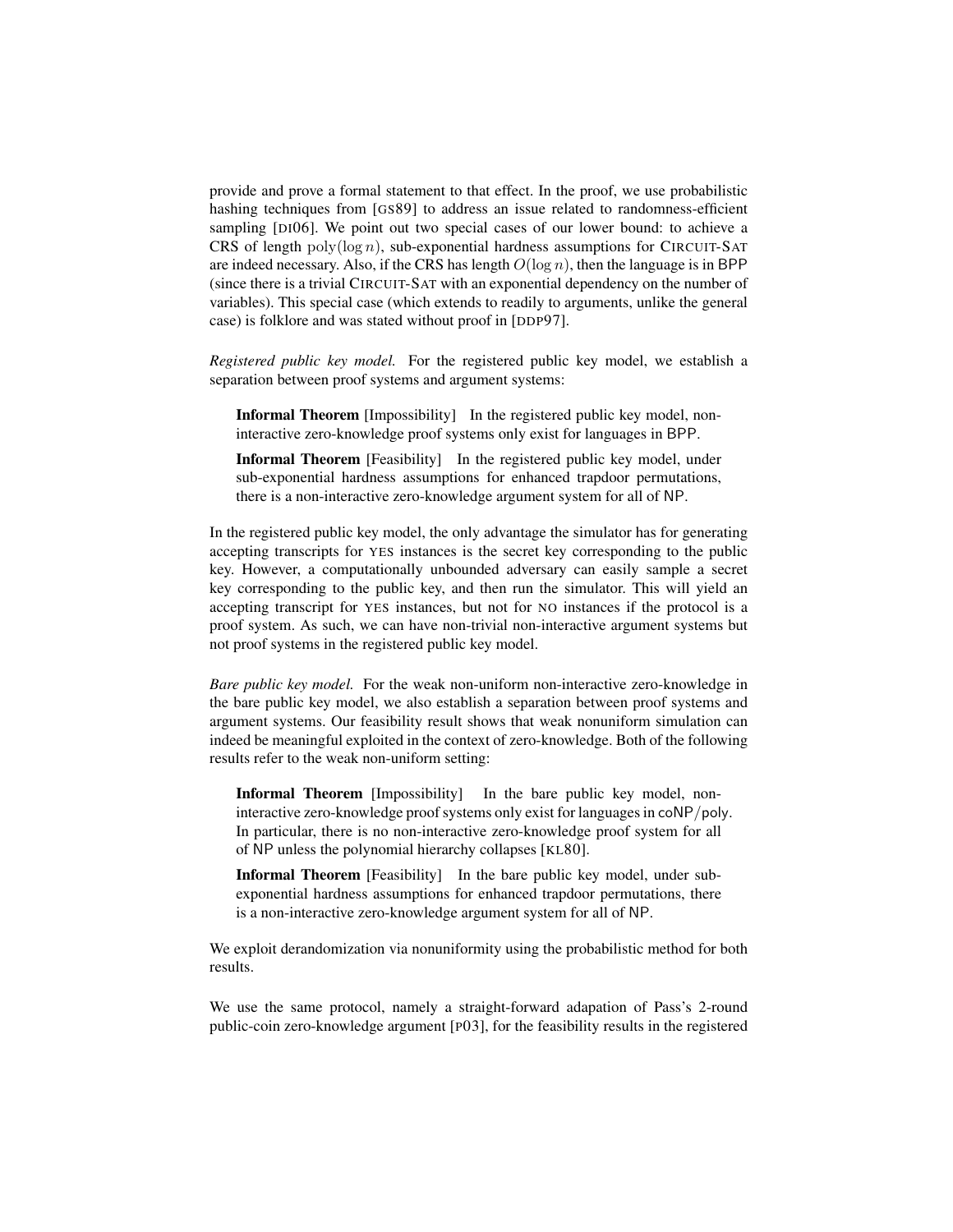and bare public key models, with somewhat different simulators. One can therefore view the weak non-uniform zero-knowledge as a fall-back guarantee provided by Pass's protocol in the registered public key model: even if the assumption about the verifier's key being well-formed is not satisfied, the protocol still guarantees non-uniform zeroknowledge, which implies witness indistinguishability.

#### 1.4 Additional related work

*Lower bounds for non-black-box zero-knowledge.* On the whole, our lower bounds and impossibility results make use many of the insights and techniques from the work of Barak, Lindell and Vadhan [BLV06] on lower bounds for zero-knowledge, specifically, those for 2-round zero-knowledge protocols against uniform adversaries. The latter is an arguably less natural notion than non-interactive zero-knowledge protocols with set-up assumptions, while imposing the technical constraint of uniformity. Indeed, our results show that the ideas from [BLV06] are applicable to a more general setting.

*Unconditional characterizations of NIZK.* Another closely related work is that of Pass and Shelat [PS05] providing a systematic unconditional study of non-interactive proof systems in the common reference string model, and the secret parameter variant thereof, wherein the verifier also has a secret key corresponding to the public key. A natural next project would be to extend their work to the registered public key and bare public key models and to argument systems (after all, our lower bounds indicate that the limitation to proof systems may be too restrictive), and to extend our work to secret parameter variants of the different models.

## 2 NIZK with Set-Up

#### 2.1 Non-interactive protocols with set-up

We consider a set-up phase, parameterized by a (deterministic) function  $f: \{0,1\}^* \to$ {0, 1} ∗ , that represents a method for computing a public set-up key given a secret (and supposedly random) key. An protocol (P, V ) is a *non-interactive proof system with setup* for a language L if there is a relation R such that  $L = L_R$ , a set-up function f such that the following holds:

COMPLETENESS. If  $(x, w) \in R$ ,

$$
\Pr[\sigma \leftarrow f(U_k); \ \pi \leftarrow P(x, w, \sigma) \ : \ V(x, \sigma, \pi) = 1] \ge 2/3
$$

SOUNDNESS. If  $x \notin L$ , then for every  $P^*$ ,

$$
\Pr[\sigma \leftarrow f(U_k); \ \pi \leftarrow P^*(x, \sigma) \ : \ V(x, \sigma, \pi) = 1] \le 1/3
$$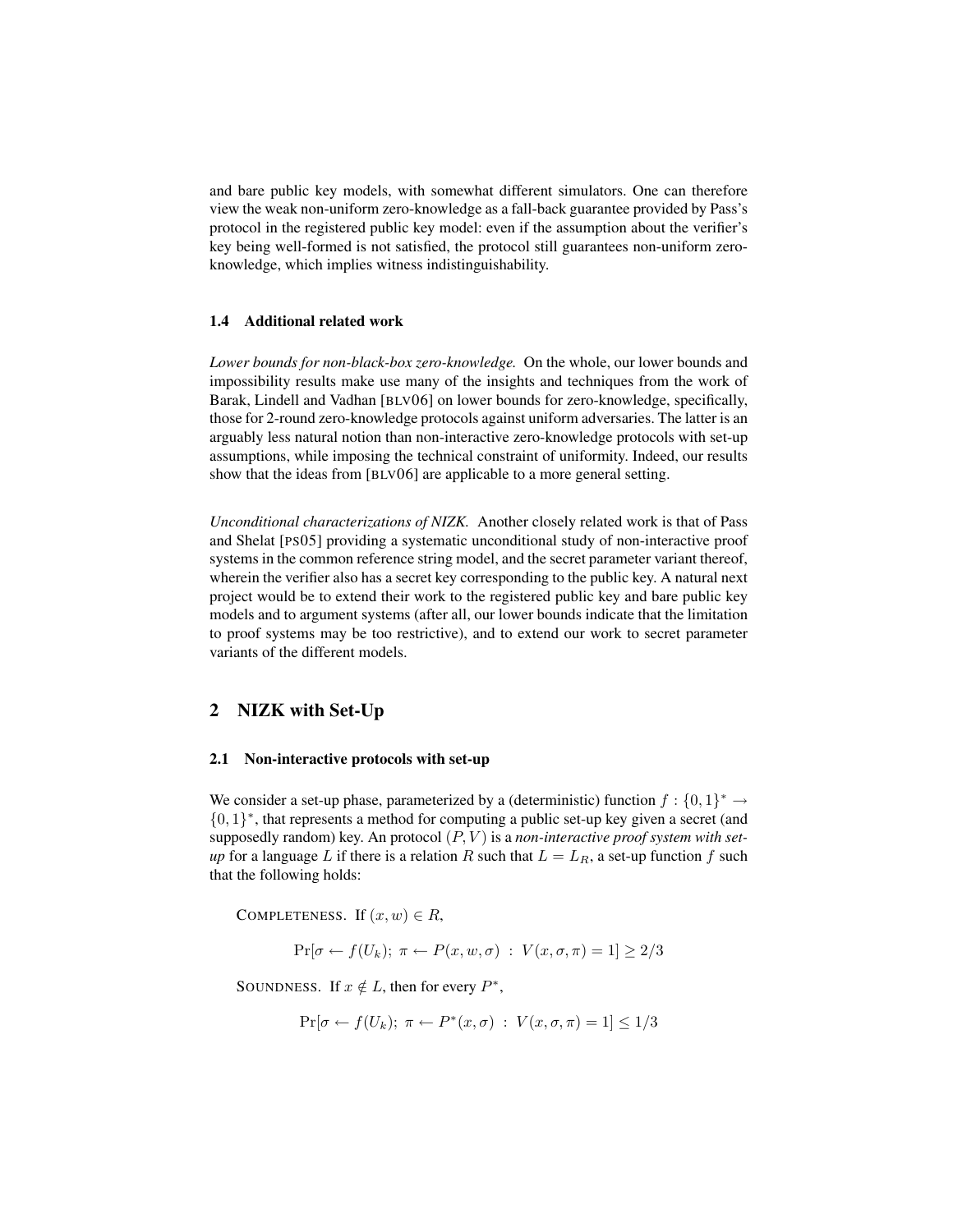We say that a protocol has *perfect completeness* if the expression 2/3 is replaced by 1, and *negligible soundness* if the expression  $1/3$  is replaced by  $neg(|x|)$ . We say that  $(P, V)$  is a *non-interactive argument system with set-up* if the soundness condition is replaced by:

COMPUTATIONAL SOUNDNESS. If  $x \notin L$ , then for every nonuniform PPT  $P^*,$ 

$$
\Pr[\sigma \leftarrow f(U_k); \ \pi \leftarrow P^*(x, \sigma) \ : \ V(x, \sigma, \pi) = 1] \leq 1/3
$$

We note that our positive results satisfy the following stronger notion of soundness:

ADAPTIVE SOUNDNESS. For every  $P^*$ ,

$$
\Pr[\sigma \leftarrow f(U_k); (x, \pi) \leftarrow P^*(\sigma) : x \notin L \text{ and } V(x, \sigma, \pi) = 1] \leq 1/3
$$

We emphasize that in the formulations of completeness and soundness, both parties receive a randomly generated public key, and the verifier does not receive the secret randomness used to generate the key.

#### 2.2 Non-interactive zero-knowledge

Since our main contributions are the negative results, we present the weakest possible notion of security (in particular, we consider non-adaptive zero-knowledge). Establishing lower bounds for weaker notions makes our results stronger. We only present definitions for zero-knowledge in the non-interactive setting.

ZERO-KNOWLEDGE IN COMMON REFERENCE STRING MODEL. There exists a PPT simulator S such that the following distributions are nonuniformly computationally indistinguishable:

$$
\{\sigma \leftarrow f(U_k); \ \pi \leftarrow P(x, w, \sigma) : (\sigma, \pi)\}_{(x, w) \in R}
$$
  
and 
$$
\{(\sigma, \pi) \leftarrow S(x) : (\sigma, \pi)\}_{(x, w) \in R}
$$

We refer to the special case where  $f$  is the identity as the Common Random String model.

ZERO-KNOWLEDGE IN REGISTERED PUBLIC KEY MODEL. There exists a PPT simulator  $S$  such that the following distributions are nonuniformly computationally indistinguishable:

 $\{ P(x, w, f(r)) \}_{(x, w) \in R, r \in \{0, 1\}^k}$  and  $\{ S(x, r) \}_{(x, w) \in R, r \in \{0, 1\}^k}$ 

ZERO-KNOWLEDGE IN BARE PUBLIC KEY MODEL. There exists a PPT simulator S such that the following distributions are nonuniformly computationally indistinguishable:

$$
\{ P(x, w, \sigma) \}_{(x, w) \in R, \sigma \in \{0, 1\}^{\text{poly}(k)}} \text{ and } \{ S(x, \sigma) \}_{(x, w) \in R, \sigma \in \{0, 1\}^{\text{poly}(k)}}
$$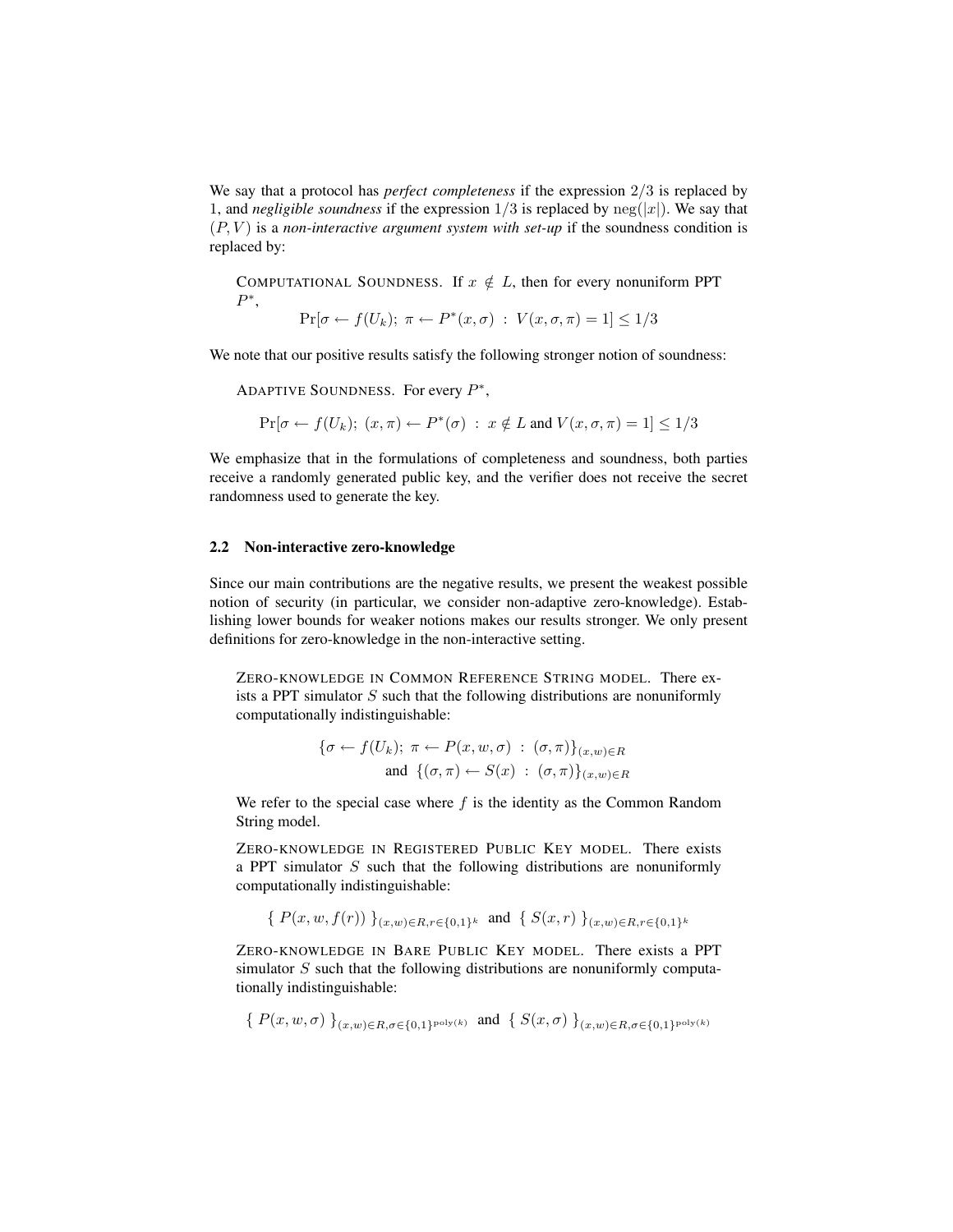Note that zero-knowledge in the bare public key model implies zero-knowledge in the registered public key model, which in turn implies zero-knowledge in the common reference string model. Also, recall that in the definition of (auxiliary-input) zeroknowledge in the interactive setting, it suffices to consider deterministic cheating verifiers; for the same reason, once we have established the zero-knowledge property for a fixed public key in the registered public key and bare public key models, we derive the zero-knowledge property for any (adversarial) distribution over public keys.

## 3 Common Random String Model

#### 3.1 Lower Bounds

Theorem 1. *If a language* L *has a non-interactive zero-knowledge proof system in the common string model with a CRS of length*  $\ell(n)$  *(where n is the length of the instance) and there exists a probabilistic* poly( $\ell^{-1}$ (#variables), circuitsize) *algorithm for the* CIRCUIT-SAT *Problem, then*  $L \in$  BPP.

By zero-knowledge and soundness, the distribution of the simulated random strings is pseudorandom for YES instances and statistically far from uniform for NO instances. The idea is to use the CIRCUIT-SAT algorithm to design an efficient test that

- outputs 1 with high probability for samplable distributions over  $\{0,1\}^{\ell(n)}$  that are statistically far from uniform.
- outputs 1 with small probability on the uniform distribution over  $\{0,1\}^{\ell(n)}$ .

The latter will correspond to YES instances and the former will correspond to NO instances. The difficulty lies in that the sampling algorithm may use  $poly(n)$  bits of randomness, so we cannot directly test if the input lies in the support of the sampling distribution. To overcome this, we use pairwise independent sampling to reduce the randomness complexity of the sampling algorithm. This is inspired by the Goldwasser-Sipser protocol for proving lower bounds on set sizes [GS89]; the formal analysis is also very similar.

*Proof (sketch).* Suppose L has a non-interactive zero-knowledge proof system  $(P, V)$ in the CRS model with a CRS of length  $\ell = \ell(n)$  and a simulator S. We modify the proof system to satisfy the following additional properties:

- $-$  The completeness and soundness errors are both at most  $1/64$ . This can be achieved using randomness-efficient error reduction while increasing the CRS by an additive  $O(1)$  bits [DDP02], although naive parallel repetition with a  $O(1)$  multiplicative increase is fine too.
- $-$  On every input x, the simulator S always outputs accepting transcripts, and the distinguishing error for YES instances is at most 1/32.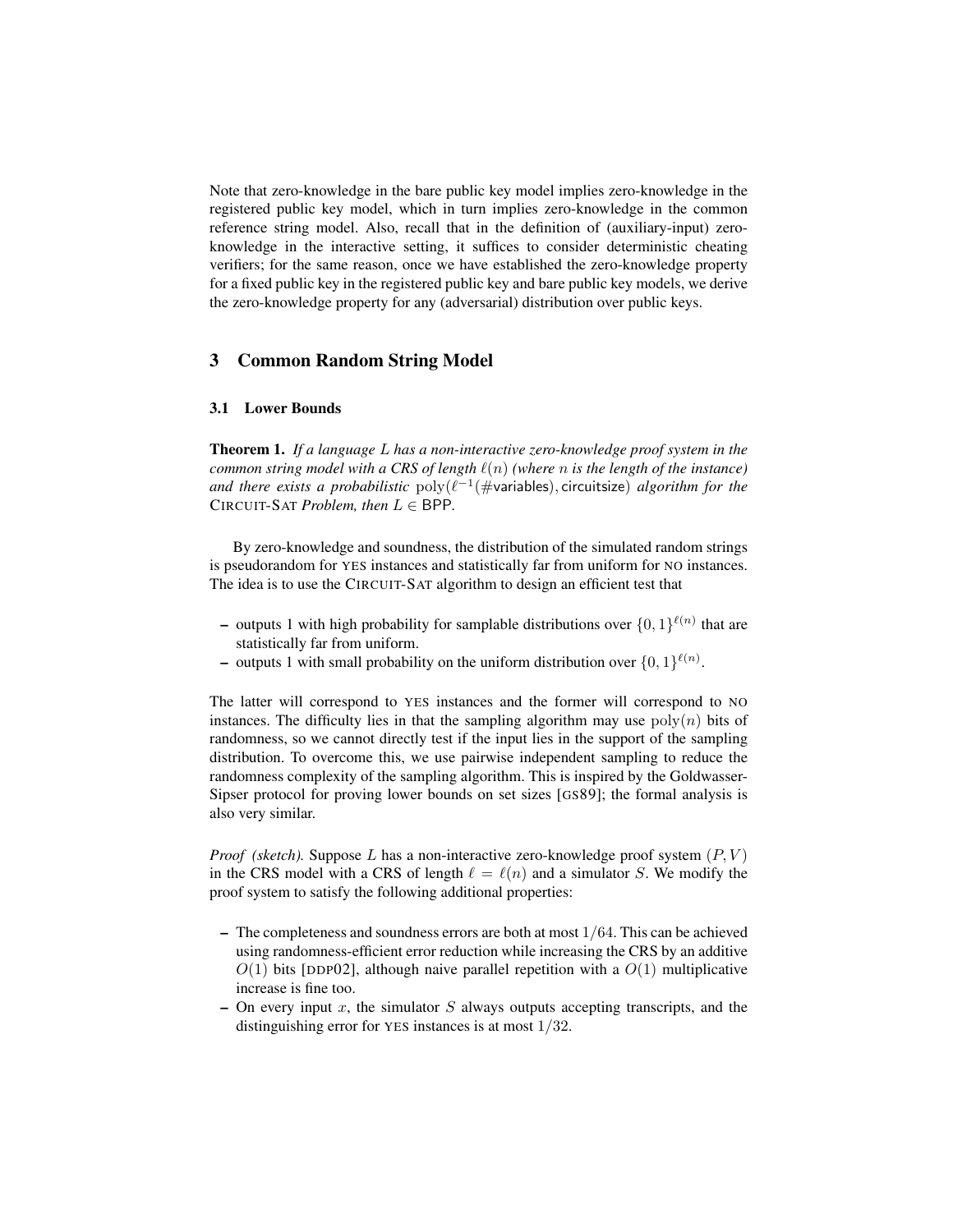Let r denote the number of random bits used by  $S$ , and let  $S_1$  be  $S$  with the output truncated to just the simulated CRS. Consider the following algorithm  $M$  for deciding  $L:$  on input  $x$ ,

- 1. Run  $S(x)$  for *n* independent iterations to obtain transcripts  $(\sigma_i, \pi_i)$ ,  $i =$  $1, 2, \ldots, n$ . In addition, pick n independent pairwise-independent hash functions  $h_i: \{0,1\}^{\ell-2} \to \{0,1\}^r$ .
- 2. Reject if for the majority of  $i = 1, 2, \ldots, n$ , we have  $(\sigma_i, x, h_i) \in L_{\text{aux}}$ , where

$$
L_{\text{aux}} = \left\{ (\sigma, x, h) \mid \exists \ u \in \{0, 1\}^{\ell - 2} \text{ s.t. } S_1(x; h(u)) = \sigma \right\} \in \text{BPP}
$$

For each *i*, we show that  $Pr_{h_i, \sigma_i}[(\sigma_i, x, h_i) \in L_{\text{aux}}]$  is small for  $x \in L$  and large for  $x \notin L$ :

 $- x \in L$ . By a union bound,

$$
\Pr_{h_i, \sigma_i} \left[ (\sigma_i, x, h_i) \in L_{\text{aux}} \right] \le \Pr_{h_i} [(U_\ell, x, h_i) \in L_{\text{aux}}] + \frac{1}{32} \le \frac{2^{\ell - 2}}{2^{\ell}} + \frac{1}{32} < \frac{1}{3}
$$

 $- x \notin L$ . By soundness,  $|S_1(x; {0,1}^r)| \leq \frac{1}{64} \cdot 2^{\ell}$ . Let  $\Lambda$  be the set of "low probability" strings in  $S_1(x; \{0, 1\}^r)$ , that is,

$$
\Lambda = \left\{ \sigma : \Pr\left[S_1(x; U_r) = \sigma\right] \le \frac{1}{2^{\ell - 4}} \right\}
$$

A union bound yields

$$
\Pr[\sigma_i \in \Lambda] \le \frac{1}{64} \cdot 2^{\ell} \cdot \frac{1}{2^{\ell-4}} = \frac{1}{4}
$$

On the other hand, for the "high probability" strings, a standard analysis via the Chebyshev inequality yields

$$
\Pr_{h_i} \big[ (\sigma_i, x, h_i) \notin L_{\text{aux}} \mid \sigma_i \notin A \big] \le \frac{1}{4}
$$

Hence,

$$
\Pr_{h_i, \sigma_i} \big[ (\sigma_i, x, h_i) \in L_{\text{aux}} \big] \ge \frac{1}{2}
$$

Hence, M is a BPP algorithm for deciding L.  $\Box$ 

#### 3.2 Upper Bounds

The following result follows from a variant of the Kilian-Petrank non-interactive zeroknowledge proof system for NP in the CRS model [KP98] (alluded to in [GOS06]) wherein the length on the random string depends polynomially on the security parameter (and not the length of the instance). The idea is to rewrite the input as a conjunction of a polynomial number of constant-sized statements and prove each of these statements using the same CRS (as in [FLS99]).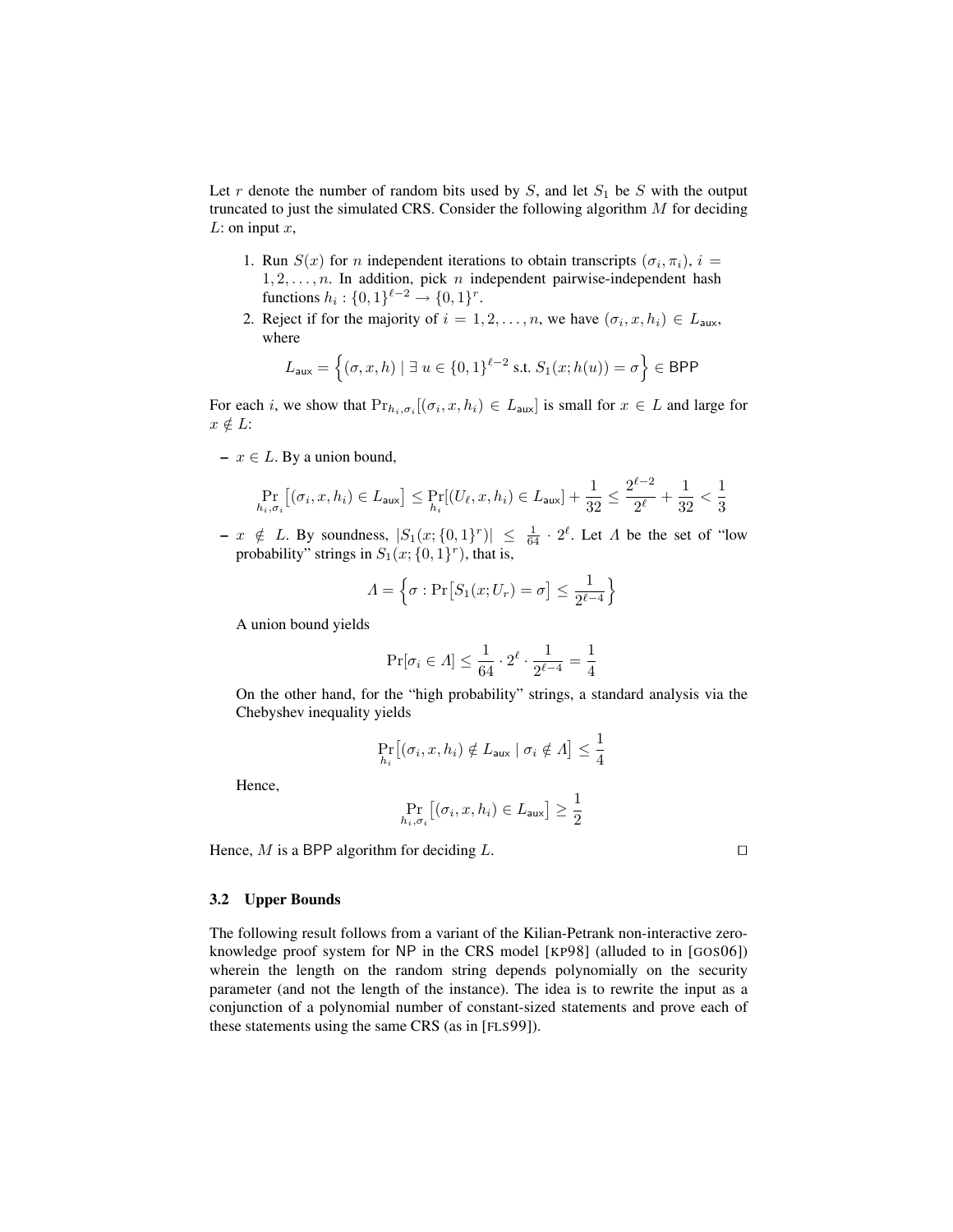Proposition 1 ([KP98,GOS06]). *Suppose there exist enhanced trapdoor permutations* secure against  $\ell^{-1}(n)^{\omega(1)}$ -size circuits. Then, there exists a non-interactive zero*knowledge proof system for* NP *in the common random string model wherein the CRS* has length  $O(\ell(n)^3)$  (where  $n$  is the length of the instance). In addition, the proof system *has perfect completeness, negligible adaptive soundness error and an efficient prover.*

## 4 Registered Public Key Model

#### 4.1 Impossibility results

Theorem 2. *If a language* L *has a non-interactive zero-knowledge proof system in the registered public key model, then*  $L \in BPP$ *.* 

*Proof.* Consider the following algorithm  $M$  for deciding  $L$ : on input  $x$ ,

- 1. pick  $r \leftarrow U_k$ .
- 2. accept iff  $V(x, f(r), S(x, r))$  accepts.

Completeness and zero-knowledge guarantees that for all  $x \in L$ , M accepts with probability at least  $2/3 - \text{neg}(|x|)$ . Next, consider a (unbounded) cheating prover  $P^*$ that for all  $x \notin L$  and all  $\sigma$ , outputs  $\pi$  such that  $V(x, \sigma, \pi) = 1$  if such a  $\pi$  exists, and  $\perp$  otherwise. Then, for all  $x \notin L$  and  $\sigma \in f(\{0, 1\}^k)$ ,

$$
\Pr[V(x, \sigma, P^*(x, \sigma)) = 1] \ge \Pr_{r: f(r) = \sigma}[V(x, \sigma, S(x, r)) = 1]
$$

Averaging over  $\sigma$ , we obtain, for all  $x \notin L$ ,

$$
\Pr[M(x) = 1] = \Pr_r[V(x, f(r), S(x, r)) = 1]
$$

$$
\leq \Pr_r[V(x, f(r), P^*(x, f(r)) = 1]
$$

$$
\leq 1/3 \quad \text{(by soundness)}
$$

Hence,  $M$  is a BPP algorithm for deciding  $L$ .

#### 4.2 Feasibility results

Indeed, by relaxing the soundness requirement to computational soundness, Barak et al. constructed a non-interactive UC zero-knowledge protocol in the registered public key model [BCNP04]. The protocol requires that the prover also has a public key in order to achieve additional guarantees required by universal composability. We observe that it is not necessary for the prover to register a key if zero-knowledge is our only goal (but paying the price of subexponential hardness assumptions); in particular, we may use the variant of Pass's protocol [P03] shown in Fig 1.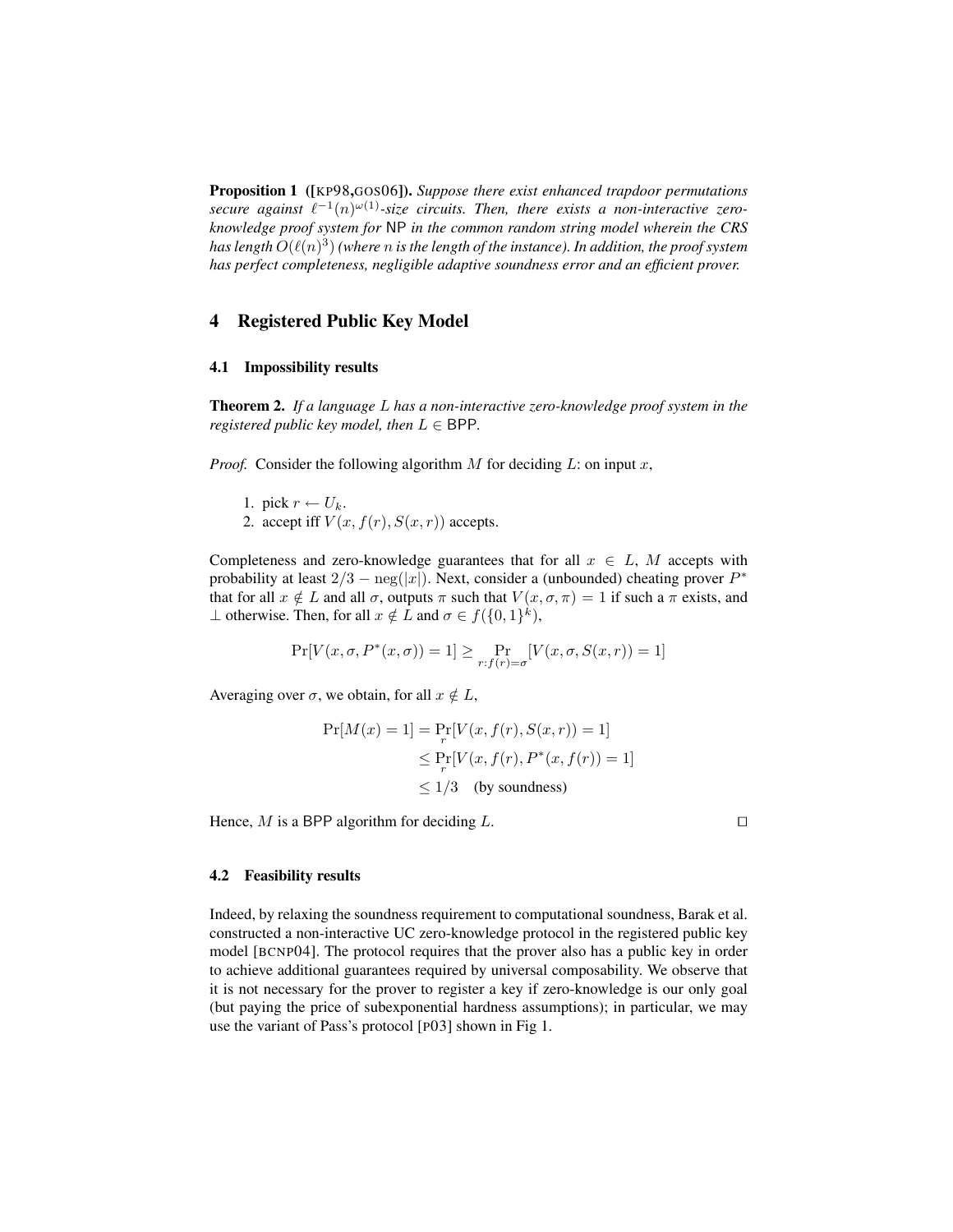Proposition 2. *Suppose there exist enhanced trapdoor permutations secure against*  $2^{n^{\delta}}$ -size circuits for some constant  $\delta > 0$ . Then, there exists a non-interactive zero*knowledge argument system for* NP *in the registered public key model. In addition, the argument system has perfect completeness, negligible adaptive soundness error and an efficient prover.*

Note that our negative results do not extend to the secret parameter model. There, Pass, Shelat, Vaikuntanathan [PSV06] constructed a non-interactive zero-knowledge proof system for all of NP assuming the existence of standard trapdoor permutations (or any semantically secure encryption scheme).

## 5 Bare Public Key Model

#### 5.1 Weak nonuniform zero knowledge

As noted in the introduction, the lower bound of Goldreich and Oren [GO94] also extends to the bare public key model:

Theorem 3 (implicit in [GO94]). *If a language* L *has a non-interactive zero-knowledge argument system in the bare public key model, then*  $L \in BPP$ *.* 

As such, we will focus on weak nonuniform zero-knowledge in the bare public model. We say that a nonuniform PPT  $A$  has size  $s$  if the running time and the length of the nonuniform advice for A is bounded by s. Two distributions  $A, B$ are  $(s, \epsilon)$ *-indistinguishable* if for every nonuniform PPT D of size s,  $|Pr[D(A)]|$  $|1|-\Pr[D(B) = 1]| < \epsilon$ . Unlike the uniform setting, we need to define zero-knowledge for distributions over public keys chosen by an adversarial verifier  $V^*$ .

WEAK NON-UNIFORM ZERO-KNOWLEDGE IN BARE PUBLIC KEY MODEL. There exists a polynomial p such that for every function  $s(n) = n^{O(1)}$  and  $\epsilon(n) = 1/n^{O(1)}$ , and for every nonuniform PPT  $V^*$  of size s, there exists a nonuniform PPT S of size  $p(n, s, 1/\epsilon)$  such that for all sufficiently large n and for all  $(x, w) \in R$  with  $|x| = n$ , the following distributions

 $\{(\tau,\sigma) \leftarrow V^*(1^n); (\tau,\sigma,P(x,w,\sigma))\}$  and  $\{(\tau,\sigma,\pi) \leftarrow S(x); (\tau,\sigma,\pi)\}$ 

are  $(s(n), \epsilon(n))$ -indistinguishable.

We stress once again that the definition allows for the size of the simulator to depend on s, an upper bound on the sizes of the malicious verifier and the distinguisher, and on  $\epsilon$ , the distinguishing gap, although the dependency is determined by a *fixed* polynomial p.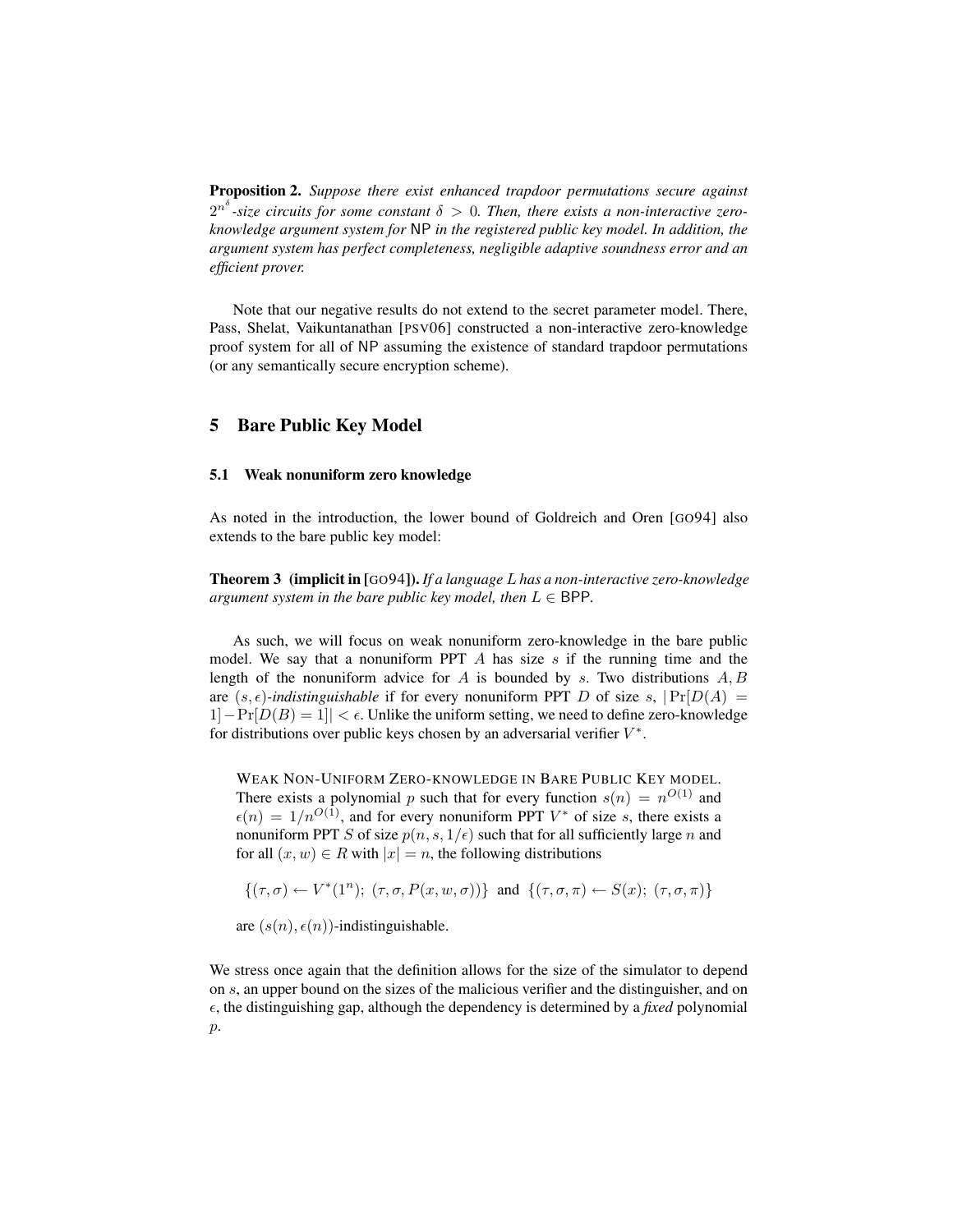#### 5.2 Impossibility results

Theorem 4. *If a language* L *has a weak nonuniform non-interactive zero-knowledge proof system in the bare public model, then*  $L \in P$ /poly.

*Proof.* The idea behind the proof is to use the probabilistic method to derandomize the verifier in the NIZK proof system and obtain a polynomial number of deterministic nonuniform verifiers with some randomness hardwired into it. We then use the nonuniform simulators for these verifiers to decide the language.

Fix an input length n, and by the probabilistic method, there exists a set  $\Lambda \subseteq$  $\{0,1\}^{\text{poly}(n)}$  of polynomial size satisfying the following properties:

− for all  $x \in L \cap \{0,1\}^n$  and a fixed witness w for each x,

$$
\left| \Pr_{\alpha \in \{0,1\}^{\text{poly}(n)}} \left[ V(x, f(\alpha), P(x, w, f(\alpha))) = 1 \right] \right|
$$
  
- 
$$
\Pr_{\alpha \in \Lambda} \left| V(x, f(\alpha), P(x, w, f(\alpha))) = 1 \right| < \frac{1}{12}
$$

where the probabilities are also taken over the coin tosses of the prover. - for all  $x \in \{0,1\}^n \setminus L$ ,

$$
\left|\Pr_{\alpha \in \{0,1\}^{\text{poly}(n)}}[\exists \pi : V(x, f(\alpha), \pi) = 1] - \Pr_{\alpha \in \Lambda}[\exists \pi : V(x, f(\alpha), \pi) = 1]\right| < \frac{1}{12}
$$

Now, for each  $r \in \Lambda$ , consider the malicious verifier  $V_r^*$  with r hardwired into it and sends  $f(r)$  as its public key, and the class of distinguishers  $\{D_{x,r} | x \in \{0,1\}^n\}$ that on input a transcript  $(r', \sigma' \pi)$  accepts iff  $r' = r$  and  $V(x, \pi) = 1$ . Let  $S_r$  denote the nonuniform PPT simulator for  $V_r^*$  with distinguishing probability  $\frac{1}{12}$  and which fools  $\{D_{x,r} \mid x \in L \cap \{0,1\}^n\}$ . Hence, for all  $x \in \{0,1\}^n$ :

Yes instance:

\n
$$
\Pr_{r \in A}[D_{x,r}(S_r(x)) = 1] > \frac{2}{3} - \frac{1}{12} - \frac{1}{12} = \frac{1}{2}
$$
\nNo instance:

\n
$$
\Pr_{r \in A}[D_{x,r}(S_r(x)) = 1] < \frac{1}{3} + \frac{1}{12} = \frac{5}{12}
$$

where the probabilities are also taken over the coin tosses of  $S_r$ . By hardwiring  $\Lambda$  and  ${S_r|r \in \Lambda}$  as nonuniform advice, we obtain  $L \in BPP/poly = P/poly.$ 

*Remark 1.* The analogous result in [BLV06] requires that the proof system has either perfect completeness or an efficient prover.

#### 5.3 Feasibility results

The idea is to derandomize the adversary and the distinguisher and hardwire the trapdoor information about the public key into the simulator.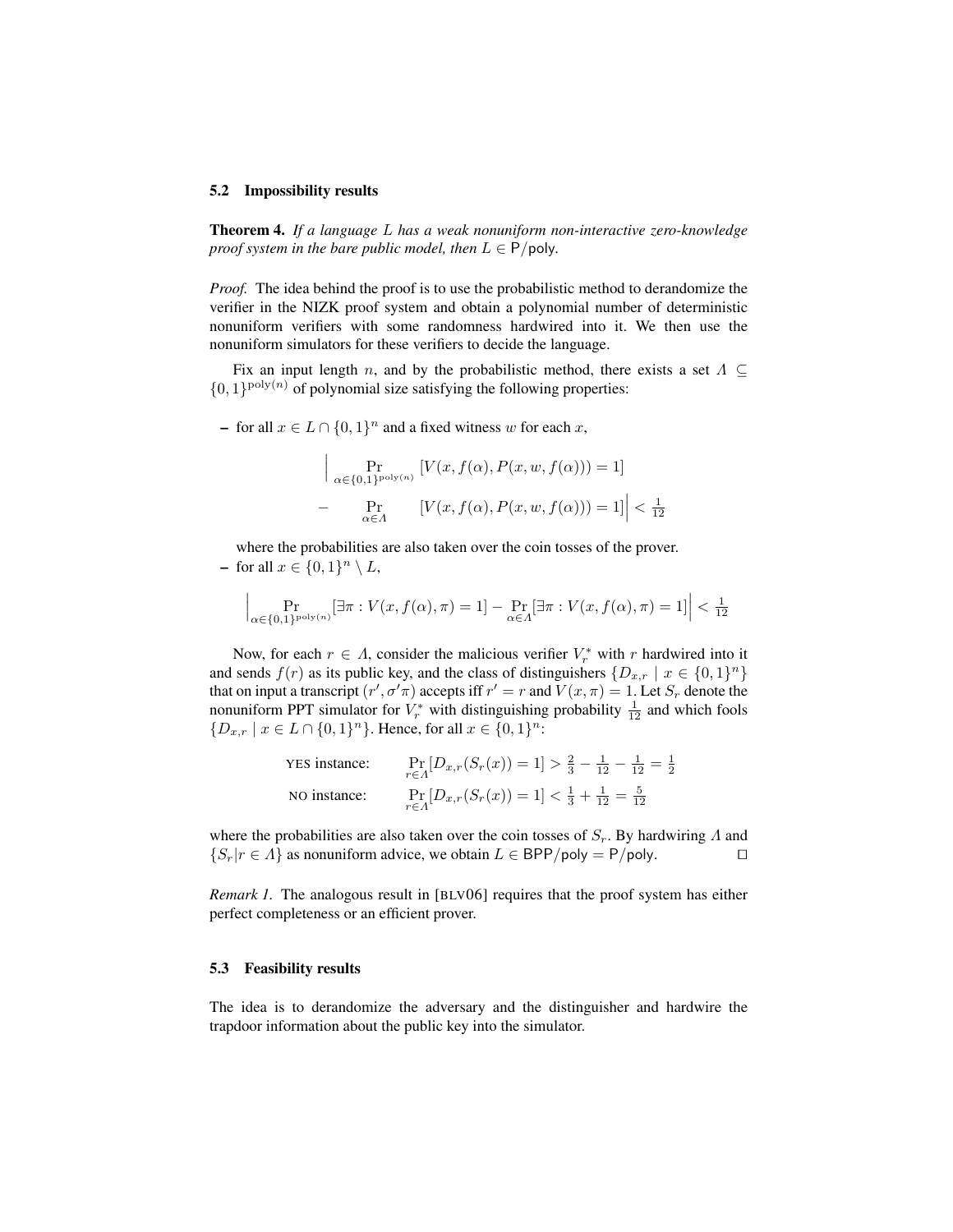**Theorem 5.** Suppose there exist enhanced trapdoor permutations secure against  $2^{n^{\delta}}$ size circuits for some constant  $\delta > 0$ . Then, there exists a weak nonuniform non*interactive zero-knowledge argument system for* NP *in the bare public key model. Furthermore, the argument system has perfect completeness, negligible soundness error and an efficient prover.*

*Proof.* Let L be an NP-complete language for some relation R. Under the assumed trapdoor permutation family, we can construct the following primitives:

- a one-way permutation  $\pi : \{0,1\}^n \to \{0,1\}^n$  secure against  $2^{n^{\delta}}$ -sized circuits;
- a non-interactive (perfectly binding, computationally hiding) commitment scheme Com that can be broken (that is, recover the plaintext from the commitment) in time  $2^{n^{\delta/2}}$ ; and
- a zap system [DN00], namely a 2-round public-coin witness-indistinguishable proof system for NP. For simplicity and ease of presentation, we present the protocol and analysis assuming the existence of a 1-round zap (e.g. [BOV03]); for a 2-round zap, we include the first round message as part of the public key.

**Set-up function:**  $f(r) = \pi(r)$ , where  $\pi$  is a permutation. **Common input**: An instance  $x \in \{0, 1\}^n$ , public key  $\sigma$ . **Prover's private input**: A witness  $w \in \{0, 1\}^{\text{poly}(n)}$ .  $P \to V$ : Send  $z = \text{Com}(0^n)$  and a zap proving the statement " $x \in L$  OR z is a commitment to  $\pi^{-1}(\sigma)$ " using witness w.

Fig. 1. Variant of Pass's protocol [P03] for an NP-complete language  $L$ 

The argument system for  $L$  is shown in Fig 1. The completeness property of this protocol follows from that of the zap system. To prove computational soundness, consider a nonuniform PPT cheating prover  $P^*$  that convinces the honest verifier to accept some  $x \notin L$  with non-negligible probability. By adaptive soundness of the zap system, the commitment sent by  $P^*$  must contain the value  $\pi^{-1}(\sigma)$ , which can be extracted in time  $2^{O(n^{\delta/2})}$ . Hence, we derive from  $P^*$  a nonuniform algorithm running in time  $2^{O(n^{\delta/2})}$  and inverts  $\pi$  with non-negligible probability, a contradiction.

To prove weak nonuniform zero-knowledge, fix  $s, \epsilon$ , a nonuniform PPT  $V^*$  and an input length n. Consider the following distributions for each  $(x, w) \in R$  with  $|x| = n$ :

– Hybrid  $H_1$ . This is the distinguisher's view in an interaction with the honest prover.

 $\{(\tau,\sigma),\mathsf{Com}(0^n),P_{\mathsf{zap}}((x,\mathsf{Com}(0^n)),(w,\bot));\ (\tau,\sigma)\stackrel{\mathsf{R}}{\longleftarrow} V^*(U_s)\}$ 

- Hybrid  $H_2$ . This is the distinguisher's view when the prover commits to  $\pi^{-1}(\sigma)$ instead of  $0^n$ .

$$
\{(\tau,\sigma),\mathsf{Com}(\pi^{-1}(\sigma)),P_{\mathrm{zap}}((x,\mathsf{Com}(\pi^{-1}(\sigma))),(w,\bot));\ (\tau,\sigma)\xleftarrow{\mathrm{R}} V^*(U_s)\}
$$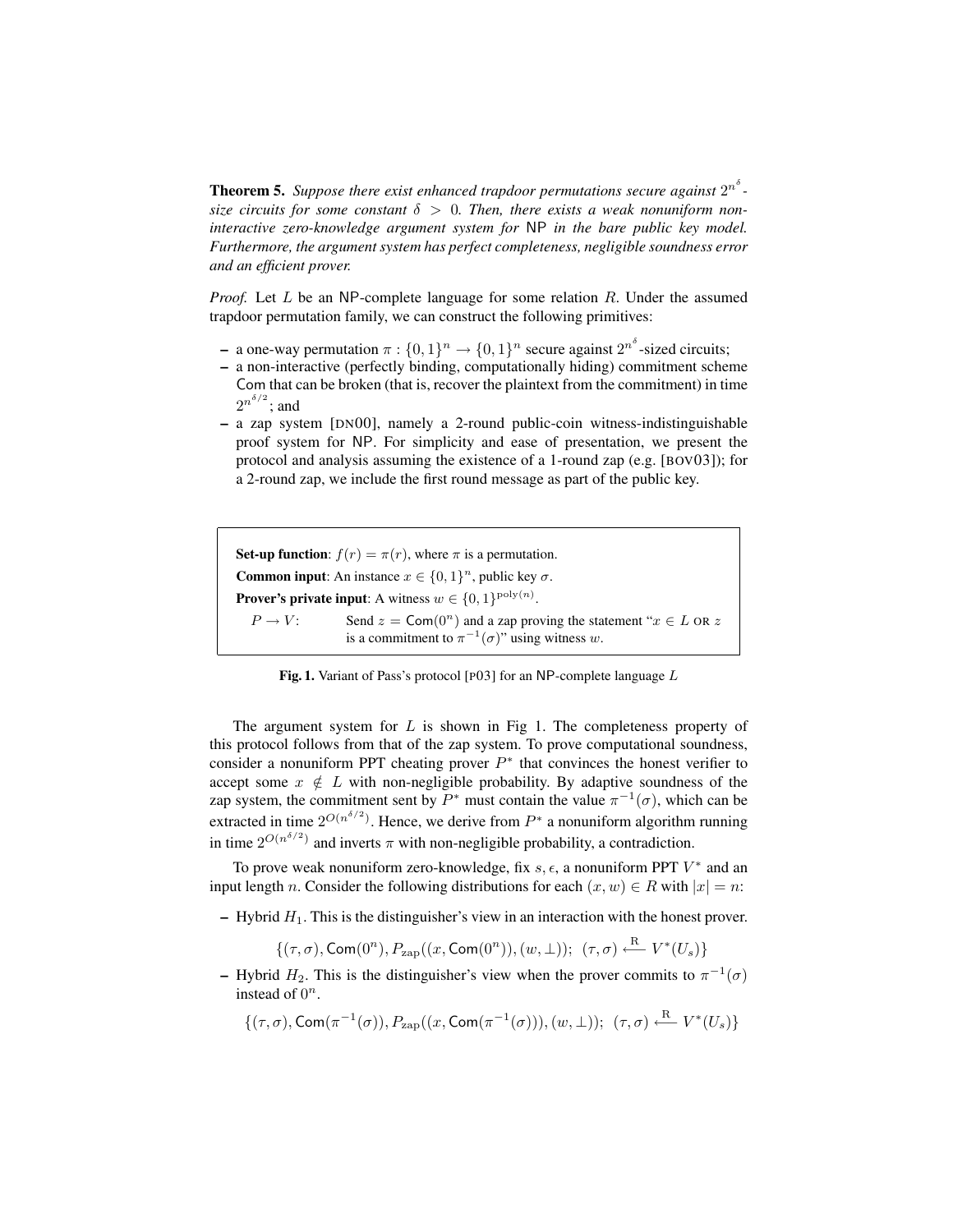- Hybrid  $H_3$ . We modify  $H_2$  so that the prover uses  $\pi^{-1}(\sigma)$  (and the private randomness used for the commitment) instead of  $w$  as the witness in the zap system.

$$
\{(\tau,\sigma),\mathsf{Com}(\pi^{-1}(\sigma)),P_{\text{zap}}((x,\mathsf{Com}(\pi^{-1}(\sigma))),(\bot,\pi^{-1}(\sigma)));\ (\tau,\sigma)\xleftarrow{\text{R}} V^*(U_s)\}
$$

Note that  $H_1$  and  $H_2$  are  $(s, \epsilon/4)$ -indistinguishable by the hiding property of Com, and that  $H_2$  and  $H_3$  are  $(s, \epsilon/4)$ -indistinguishable by witness indistinguishability of the zap system. Observe that for a fixed choice of x and coin tosses for Com and  $P_{\text{zap}}$ , a sample from the distribution  $H_3$  may be computed as a deterministic function of the choice of random coin tosses for  $V^*$ . Hence, by the probabilistic method, there exists a set  $\Lambda \subseteq \{0,1\}^s$  of size  $\Theta((s \log s + p'(n))/\epsilon^2)$  where  $p'$  is a fixed polynomial equal to  $|x|$ plus the total randomness used by Com and  $P_{\text{zap}}$ , such that the following distribution  $H_4$  is  $(s, \epsilon/4)$ -indistinguishable from  $H_3$ .

- Hybrid  $H_4$ . We modify  $H_3$  so that we replace  $V^*$ 's coin tosses with a random sample from  $\Lambda$ , where  $\Lambda \subseteq \{0,1\}^s$  is to be determined. We stress that  $\Lambda$  only depends on  $|x|, s, \epsilon$  and not on x itself.

$$
\{(\tau,\sigma),\mathsf{Com}(\pi^{-1}(\sigma)),P_{\text{zap}}((x,\mathsf{Com}(\pi^{-1}(\sigma))),(\bot,\pi^{-1}(\sigma)),\sigma); (\tau,\sigma)=V^*(r'),r'\stackrel{\text{R}}{\longleftarrow}\Lambda\}
$$

By hardwiring  $\Lambda$  and  $\{\pi^{-1}(\sigma) \mid r' \in \Lambda, (\tau, \sigma) = V^*(r')\}$  as nonuniform advice, we have a nonuniform PPT S of size  $O(|A|n + s) = \text{poly}(n, s, 1/\epsilon)$  that on input x, computes the distribution  $H_4$ , which is  $(s, \epsilon)$ -indistinguishable from  $H_1$ .

## Acknowledgements

I am very grateful towards Ran Canetti and Vinod Vaikuntanathan for many interesting discussions on non-interactive zero-knowledge, and in particular, for raising the question of NIZKs with short CRS. I would also like to thank Moni Naor, Alon Rosen, Luca Trevisan and Salil Vadhan for helpful discussions on an earlier version of this work, Joe Kilian for clarifications regarding [KP98], and the anonymous referees for various feedback and pointers.

## References

- [BCNP04] B. Barak, R. Canetti, J. B. Nielsen, and R. Pass. Universally composable protocols with relaxed set-up assumptions. In *Proc. 45th FOCS*, 2004.
- [BFM88] M. Blum, P. Feldman, and S. Micali. Non-interactive zero-knowledge and its applications. In *Proc. 20th STOC*, 1988.
- [BGI<sup>+</sup>01] B. Barak, O. Goldreich, R. Impagliazzo, S. Rudich, A. Sahai, S. Vadhan, and K. Yang. On the (im)possibility of obfuscating programs. In *Proc. Crypto '01*, 2001.